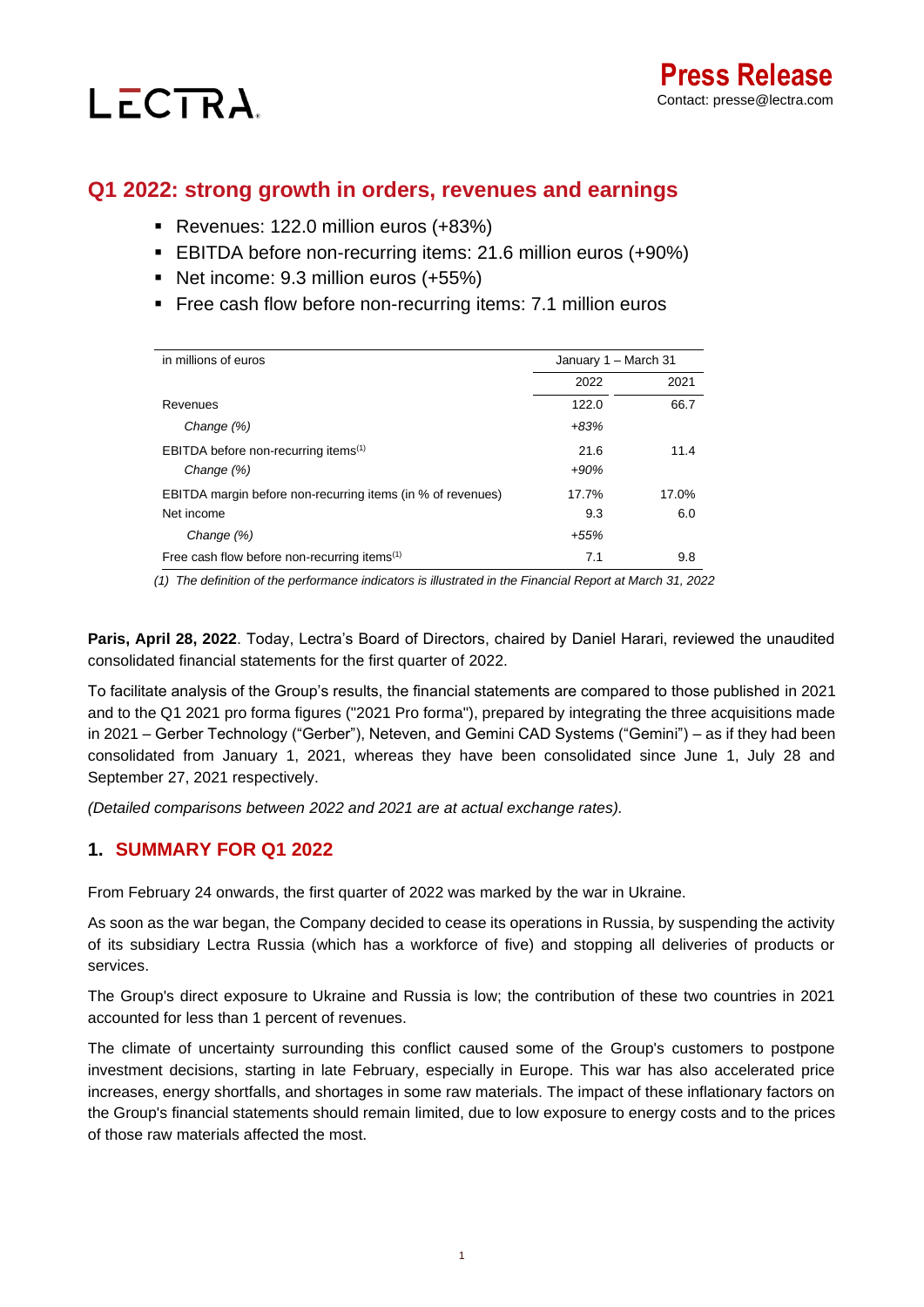

At the same time, lockdown measures implemented by the Chinese government, which became even stricter in late March, had a negative impact on orders in China. Those measures also prevented shipment of 3.5 million euros' worth of orders for CAD/CAM equipment, which had a negative impact of the same amount on Q1 revenue.

In this peculiar environment, Q1 2022 revenues amounted to 122.0 million euros, up 83% compared to Q1 2021.

EBITDA before non-recurring items totaled 21.6 million euros, up 90%, and the EBITDA margin before non-recurring items was 17.7%.

Income from operations before non-recurring items amounted to 14.4 million euros (8.5 million euros in Q1 2021), up 71%. This includes a 2.7-million-euro charge for amortization of intangible assets arising from the acquisitions of Gerber, Neteven and Gemini.

Net income totaled 9.3 million euros (+55% compared to Q1 2021).

Free cash flow before non-recurring items came to 7.1 million euros (9.8 million euros in Q1 2021).

#### Comparison to the 2021 Pro forma

Orders for perpetual software licenses, equipment and accompanying software, and non-recurring services (51.9 million euros) were up 14% compared to the amount of 2021 Pro forma orders. As for the annual value of new software subscription orders (2.3 million euros), it increased by a factor of 2.4.

Despite the negative impact of the war in Ukraine and the lockdown measures in China, revenues (122.0 million euros) increased by 10%.

Revenues from perpetual software licenses, equipment and accompanying software, and non-recurring services (48.6 million euros) were up 9%, those from recurring contracts (39.2 million euros) by 10% and those from consumables and parts (34.2 million euros) by 11%.

EBITDA before non-recurring items (21.6 million euros) increased by 37% and EBITDA margin before non-recurring items was 17,7%, up 3.5 percentage points.

Income from operations before non-recurring items (14.4 million euros) increased by 62% and the operating margin before non-recurring items (11.8%) by 3.7 percentage points.

#### Balance sheet at March 31, 2022

At March 31, 2022, the Group's consolidated shareholders' equity amounted to 416.9 million euros (400.8 million euros at December 31, 2021) and the net financial debt stood at 3.2 million euros, consisting in financial debt of 139.4 million euros and available cash of 136.3 million euros.

The working capital requirement at March 31, 2022 was a negative 24.5 million euros.

## **2. BUSINESS TRENDS AND OUTLOOK**

At the beginning of 2020, Lectra had developed its long-term vision and its new strategic roadmap for the 2020-2022 period.

In its 2021 Financial Report, published February 9, 2022, the Group indicated that the acquisitions made in 2021, and particularly the acquisition of Gerber, give the Group a new dimension and open new perspectives.